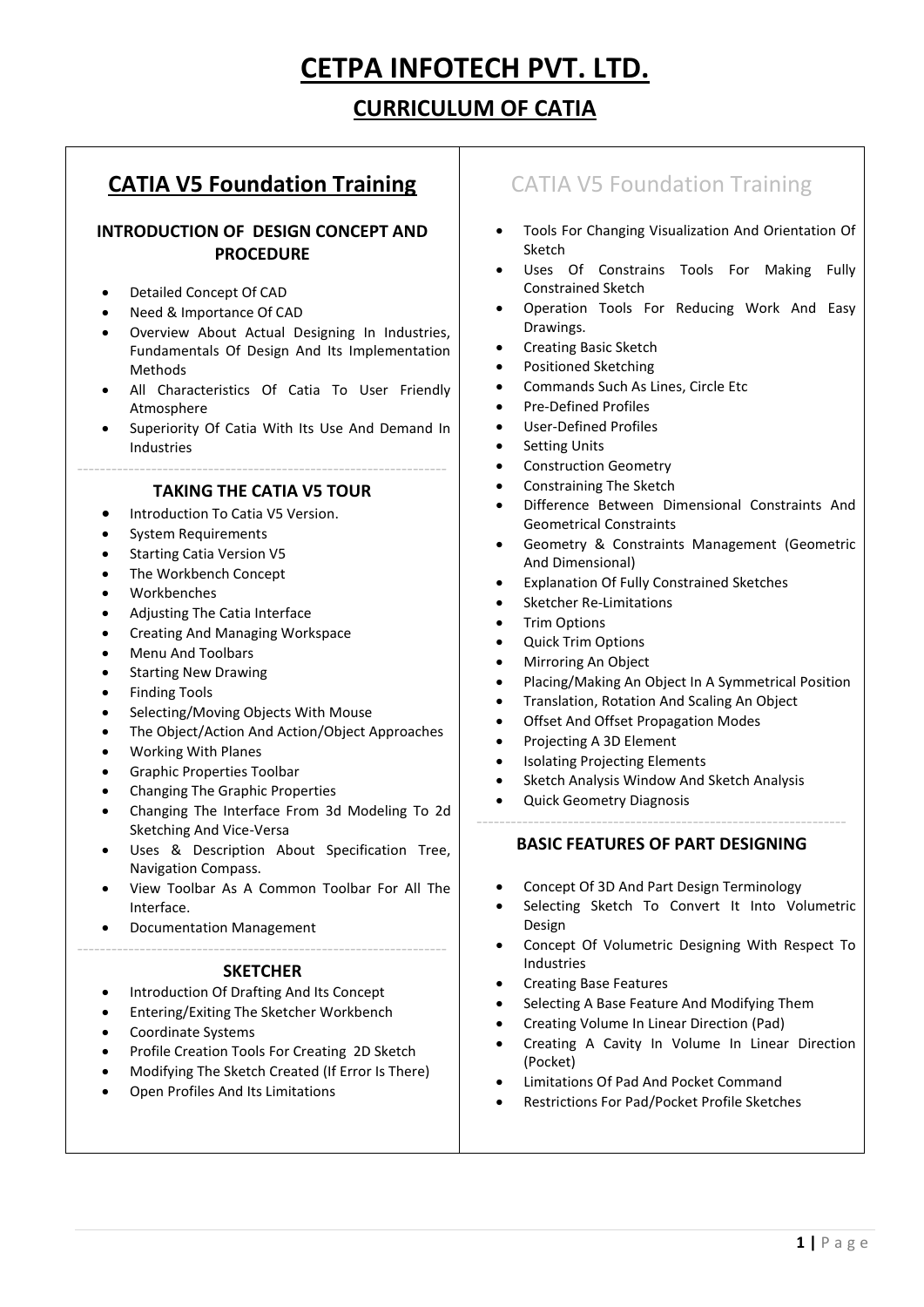- Restrictions For Pad/Pocket Profile Sketches
- Creating Multi-Pads/Pockets
- Creation Of Axis At Required Place
- Dimensioning An Axis For Appropriate Work
- Creation Of Volume In Circular Shape (Shaft)
- Removal Of Volume In Circular Shape (Groove)
- Restrictions Of Revolved Features
- Creation/Removal Of Volume On Pre-Defined Path (Rib/Slot)
- **•** Creation Of Hole Using Positioning Sketch
- Hole Creation Using Pre-Defined References
- Introduction To Stiffeners
- Creating A New Volume Using Two Different Sketches (Solid Combine)
- Volume Creation Using Multiple Sketches With Multiple Options
- Creating Cavity Using Multiple Sketches

#### **DRESS-UP FEATURES OF PART DESIGNING**

- Creating Curves Edges Using The Multiple References & Limitations(Fillet)
- Chamfering Body/Edges Using Available References
- Shell Creation In A Body.
- Advance Shell Creation In A Body With Different Dimensions Of Different Sides
- Adding Thickness To An Already Created Side/Volume
- Removal Of Extra Faces In A Body
- Replacing The Face In A Body To Another Body
- Creating Thread And Taps In Cylindrical Body

#### **DUPLICATING FEATURES OF PART DESIGNING**

- Mirroring Single/Multiple Feature With Respect To Plane
- Explode Mirrored Object/Objects For Further Use
- Patterns And Its Importance
- Use Of Standard Pattern Styles (Rectangular Pattern, Circular Pattern)
- Creating A New Pattern On User Defined Instances
- Need Of Exploding The Pattern For Editing And Additional Usage
- Keeping The Specifications To Create A Defined Patterns
- Translating An Object/Body From Its Original Position
- Rotate An Object/Body From Its Position With Respect To Axis
- Placing The Body/Object In A Symmetrical Position With Respect To Plane
- Change The Scale Of The Body By Selecting Different Faces Or With Axis System
- Importance Of Axis To Axis System And Its Use In Geometry

#### **EDITING FEATURES OF PART DESIGNING**

- Investigating The Model
- Concept Of Parent-Child Relationships
- Redefining Parameters Of Previously Created Features
- Changing The Order Of Any Feature In A Specification Tree
- Hiding And Un-Hiding The Sketches/Features/Body
- Deactivating/Activating Of Features As Per Requirements
- Use Of Defining Any Feature In Work Object
- Resolving The Failures Of The Features/Body

#### **ADDITIONAL FEATURES OF PART DESIGNING**

- Importance & Use Of Reference Geometry
- Creating Points In A 3d Space With The Help Of Available References.
- Creating/Introducing Line In 3d Space With References
- Uses Of Line Created In A 3d Space
- Introduction To Concept Of Planes
- Creation Of New Planes In A Geometry
- Options Available For Creating Planes In Free Body
- Multi-Body And Its Uses
- Inserting A New Body In Previously Created Body
- Concept Of Boolean Operations And Use Of Boolean Operation In Body
- Boolean Operation: Add
- Boolean Operation: Remove
- Boolean Operation: Intersect
- Measure Tools
- Use Of Graphic Properties Toolbar For Making Visualization Changes

-----------------------------------------------------------------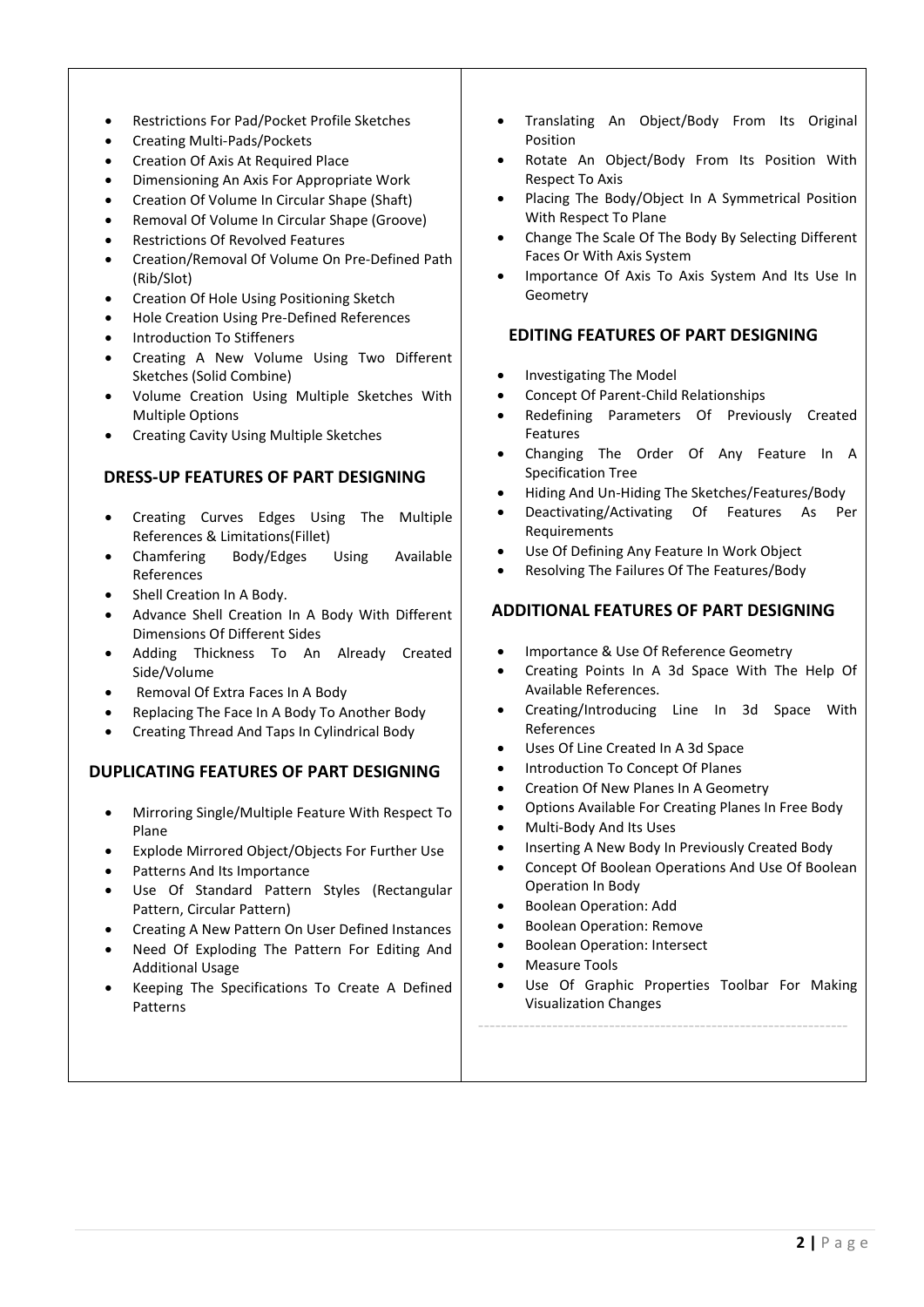### **ASSEMBLY MODELING & PRODUCT MODELING**

- What Is An Assembly
- Defining A New Assembly Document
- Assigning Properties To The Product
- Tools Used For Creating Product Structure
- Use Of Compass In Assembly
- Importing Existing Components In A New Assembly
- Snapping Components
- Editing A Previously Created Part/Product In Assembly Features
- Exploding A Constrained Assembly
- Reordering Product Structure
- Reusing A Component (Copy/Paste)
- Components Catalogue
- Degree Of Freedom In The Assembly
- Constraint Creation
- Analyzing Created Constraints
- Assembly Features
- Making Pattern Of Any Object
- Using Existing Assemblies To Create A Product Structure
- Use An Object With Respect To Pattern
- Scenes
- Saving An Assembly Document
- Opening/Loading An Assembly

#### ----------------------------------------------------------------- **DRAFTING**

- Introduction Of Drafting
- Need & Importance Of Drafting
- Starting The Drafting Workbench
- Defining The Sheet & Sizes
- Adjusting Of Drawing Sheet According To Object/Assembly
- Types Of Projection
- Using Predefined Drafting Styles
- Scaling The Drafted View

#### **GENERATIVE DRAFTING**

- Introduction
- Taking Projection Of Front View On Sheet
- Generating Different Views Such As Top View Etc
- Difference Between Primary And Secondary View
- Modifying An Existing View
- Generative Dimensions Balloon Generation For Drafting Of Assembly

#### **INTERACTIVE DRAFTING**

- Introduction
- View Planes
- Creating Multiple Projections Of Different Views
- Creating Views For Folding Lines
- Show/Hide Hidden Lines, Centre Line, Axis Line, Thread Etc
- Modifying An Existing View
- Creating Dimensions

#### **DATA EXCHANGE**

- Converting Files For Transferring
- Converting Into IGES, STEP, PARASOLID Etc.
- Convert Into Jpeg, Mpeg, Tiff, Pdf Files

-----------------------------------------------------------------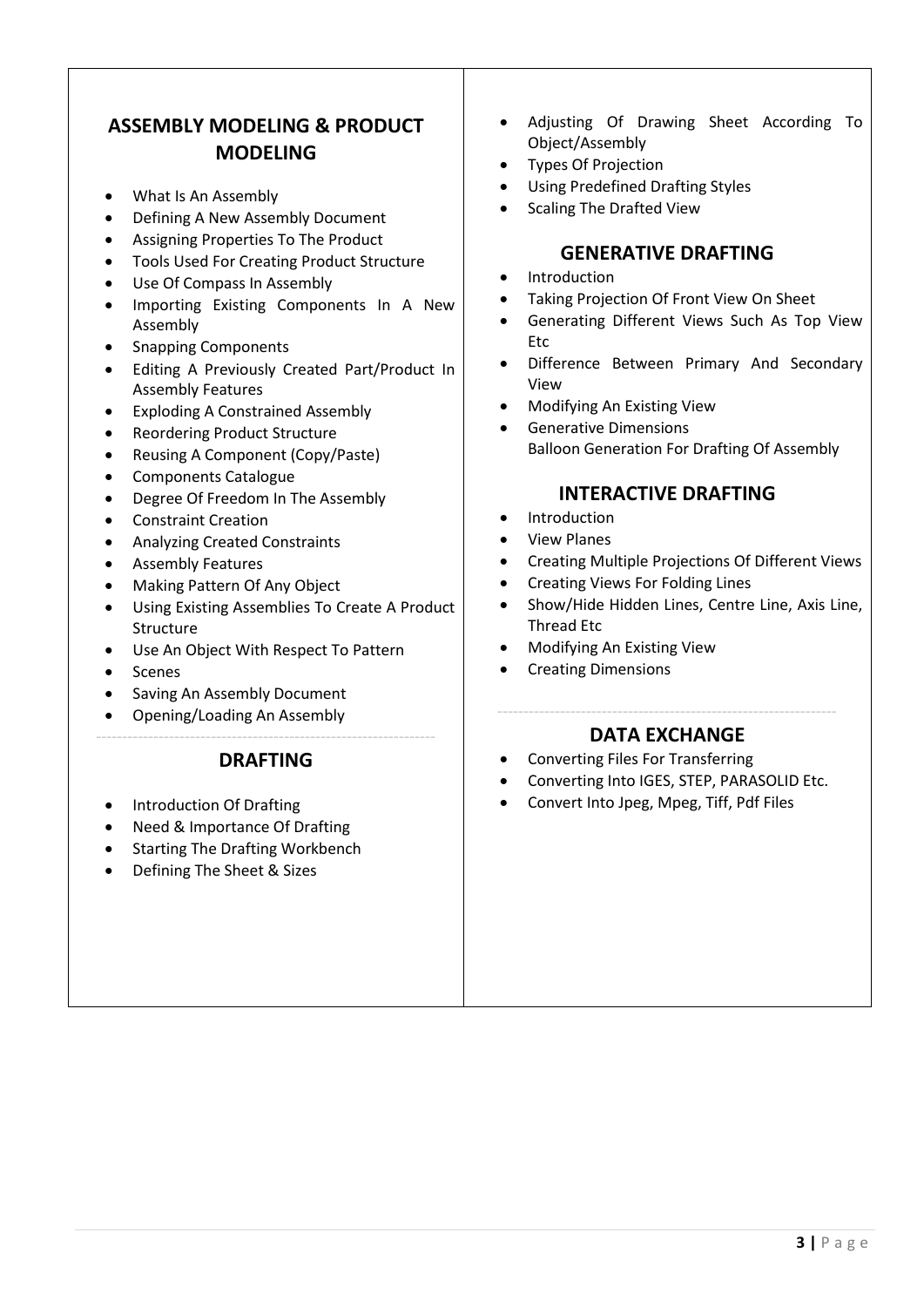## **CATIA V5 Professional Training**

### **WIREFRAME & SURFACE DESIGN**

- Introduction To Surface Design
- Importance Of Surface
- Process Of Surface Designing
- Entering The Workbench
- Generative Surface Design Process
- Difference Between Open Bodies & Connected Bodies
- 3D Wireframe Geometry
- Points & Its Role
- Creating Multiple Points On A Curve
- Lines In Free Body
- Line & Axis Lines
- Creating Line & Axis Line In Free Space
- Creating Polylines
- Role Of Planes In Space
- Creating New Plane With New References
- Creating A Set Of Planes In An Order
- Creating Free Body Curve
- Connecting Different Curves
- Analyzing The Sketches And Repairing/Editing
- Surface Geometry
- Creating Surface Using Multiple Sections
- Creating A Blend Surface
- Creating A Swept Surface
- Manipulating The Swept Surface With Reference Surface Option

#### CATIA V5 Professional Training

- Extracting An Edge From A Surface
- Extracting Face Of Different Surfaces
- Creating A Solid From Surface
- Splitting Object/Body With Surface
- Datum Features
- Thickening A Surface
- Closing A Surface In To Volumetric Body
- Editing Created Elements
- Checking Connections Between Surfaces
- Checking Connections Between Curves

-----------------------------------------------------------------

- Updating Object/Part
- Dynamic Sectioning View

### **SHEETMETAL DESIGN**

- Introduction To Sheetmetal Design
- **•** Generative Sheetmetal Design
- Entering The Sheetmetal Workbench
- Process Of Sheetmetal Designing
- Sheetmetal Parameters & Its Importance
- Sheetmetal Wall
- Types Of Walls
- Profile Based Wall
- Extruded Wall
- Creating A Multi-Connected Profile Walls
- Additional Types Of Walls
- Tangent Walls
- Creation Of Walls On The Edge
- What Is Bend
- Bending A Flat Sheet